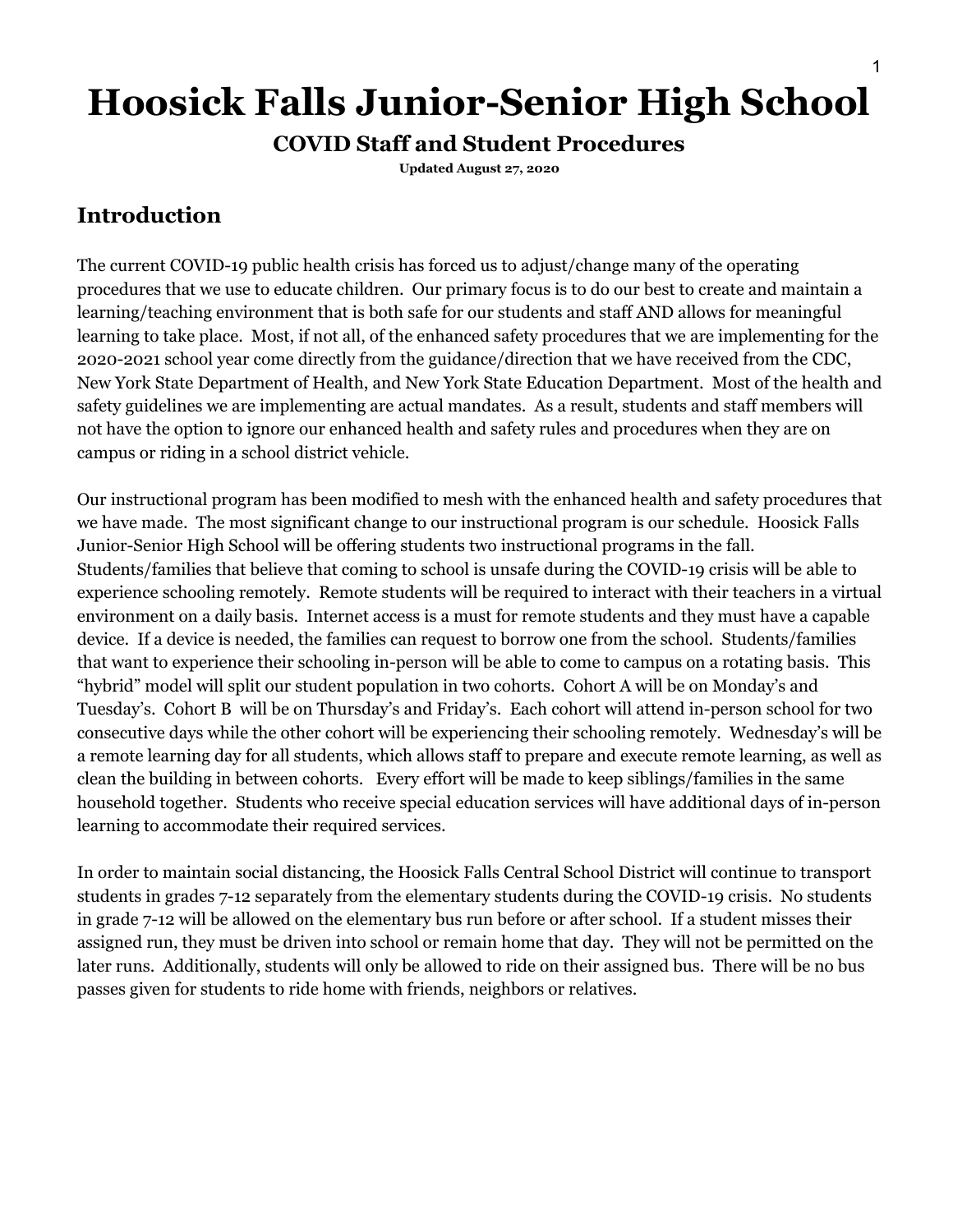| 2020-2021 Junior Senior High School Bell Schedule |                 |            |                  |  |
|---------------------------------------------------|-----------------|------------|------------------|--|
|                                                   | Timeframe       | Lunch      | Duration         |  |
| <b>Bus Arrival &amp; Breakfast</b>                | $7:25 - 7:45$   |            | 20 min           |  |
| Parent Drop Off                                   | $7:35 - 7:45$   |            | 10 min           |  |
| Homeroom & Daily Announcements                    | $7:45 - 7:47$   |            | 2 min            |  |
| Period 1                                          | $7:47 - 8:25$   |            | 38 min           |  |
| Period 2                                          | $8:30 - 9:08$   |            | 38 min           |  |
| Period 3                                          | $9:13 - 9:51$   |            | $38 \text{ min}$ |  |
| Period 4                                          | $9:56 - 10:34$  |            | 38 min           |  |
| Period 5                                          | $10:39 - 11:19$ | Lunch 9-12 | 40 min           |  |
| Period 6                                          | $11:24 - 12:04$ | Lunch 9-12 | 40 min           |  |
| Period 7                                          | $12:09 - 12:49$ | Lunch 7-8  | 40 min           |  |
| Period 8                                          | $12:54 - 1:32$  |            | 38 min           |  |
| Period 9                                          | $1:37 - 2:15$   |            | $38 \text{ min}$ |  |

#### **\*Students will be required to check in for attendance purposes when they are remote from 7:45 am until 2:15 PM.**

The rest of this document is a supplement to the Hoosick Falls Central School District 2020-2021 School Re-Opening Plan (this is the plan that the district submitted to NYSED and is posted on the Hoosick Falls Central School District website <http://hoosickfallscsd.org/coronavirus-updates/> . The plans and procedures in this document are a work in progress and will be modified/changed as necessary to meet the needs of our students and staff AND when we receive additional information from the CDC, DOH, and NYSED.

For the purposes of this document:

"Remote Learning" - fully remote, not attending any in-person instruction. "Hybrid Learning" - attending two days per week, remote learning three days per week

# **Remote Learning Option**

Any family that believes it is unsafe for their child to attend school during the COVID-19 pandemic can choose for their child to learn remotely. Families that choose this option will be asked to make a ten week commitment to remote learning. This commitment is necessary for the planning purposes of the school district (transportation, classroom capacity, teacher planning). We ask that students and parents read this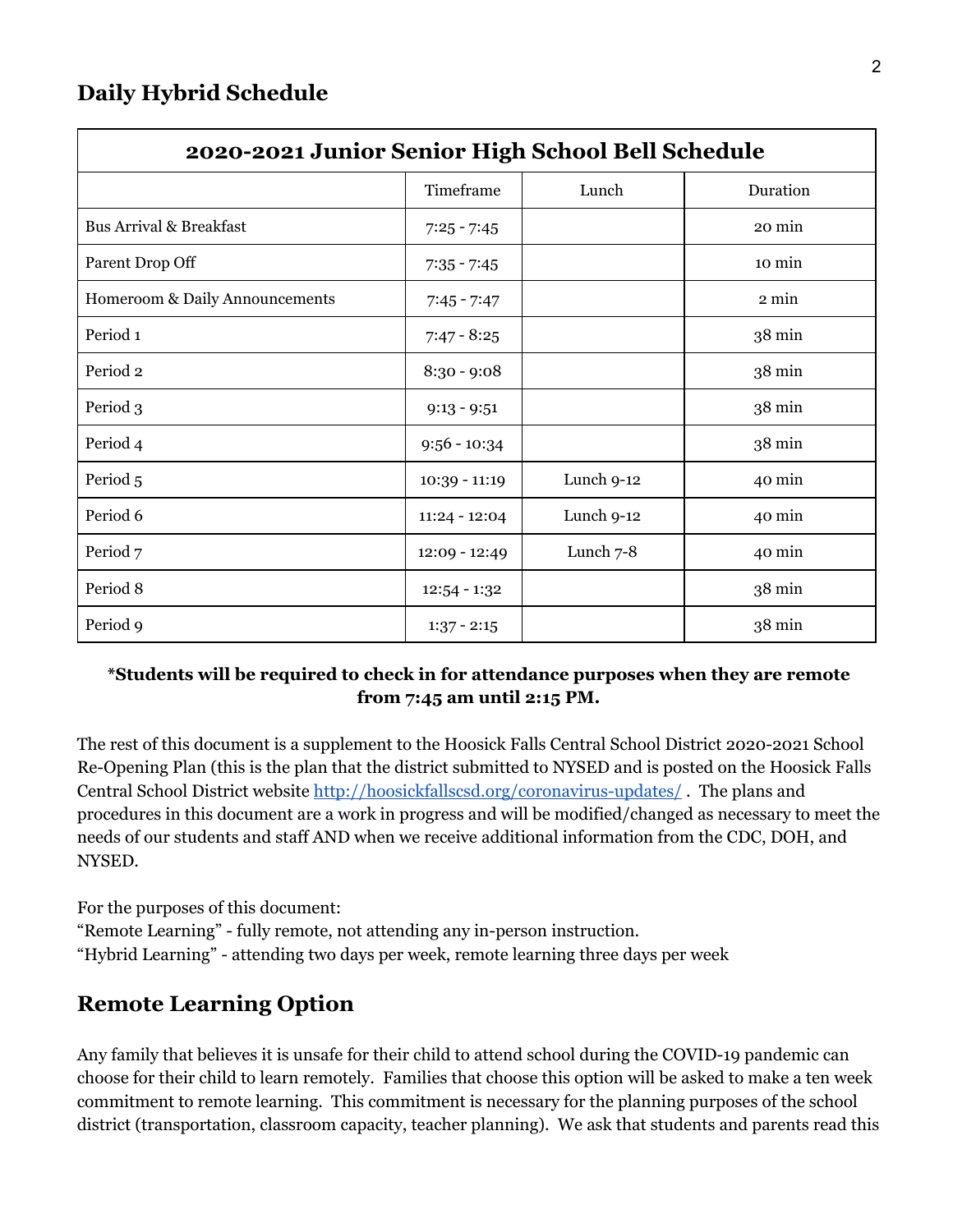document in its entirety and fully understand the procedures that will be followed before making a decision on what type of schooling they will select.

Families who choose in-person learning, may opt for remote learning at any point, but will only be allowed to return to school at the ten week marking periods.

### **Instruction (Synchronous and Asynchronous)**

Teachers will be using both synchronous and asynchronous instructional methods while we are using a hybrid and/or remote learning/teaching model. Each teacher will develop their own daily/weekly instructional schedule for remote learners. Each teacher will also develop schedules for students in the hybrid model for when they are learning from home.

Synchronous Instruction is instruction that occurs in real time (either in-person or remotely using Google Meet or other NYSED compliant video software). During synchronous instruction, students will engage in the teacher planned activities at the time it is delivered. During synchronous instruction, remote learners will need to be logged into their computer and follow their teacher's direction/instruction at the same time that students in the classroom are experiencing the instruction.

Asynchronous Instruction is instruction that occurs independently (learning that happens on the students own schedule). During asynchronous instruction, teachers will provide students assignments that the student will complete at home and without direct instruction and/or "live" interaction with the teacher or other students. When students are engaged in asynchronous learning at home they WILL be considered to be attending school and, therefore, not be marked as absent.

# **Student Arrival at School**

Students that are transported to school by school bus will have their temperature taken by a school employee before they are allowed on the bus. If a student has a fever they will not be allowed on the bus. If an adult is not there to take the child, the student will be transported to school and sent into a secure room until they can be picked up from school.

Once the buses arrive at school, there will be a staggered release into school so the crowds are not too large in the hallways. When they are released they will enter school and go directly to their homeroom location (unless they buy breakfast). Students that are buying breakfast will be released from the bus as soon as it arrives at school and they will enter the school through the side door near the cafeteria. Students will get a bagged breakfast and go directly to their homeroom/1st period.

Students being dropped off at school will be dropped off no earlier than 7:35 a.m. The parking lot will be filled with buses until 7:30 a.m. and no drop offs will be allowed before then. When the student arrives they will have their temperature taken by a staff member to make sure they are able to attend school that day. For student drop-off, the two lanes closest to the school may be used. Please keep the back lane free for the student drivers. If parents/guardians wish to drop their child off before 7:35 a.m., they must coordinate this with the administration in advance.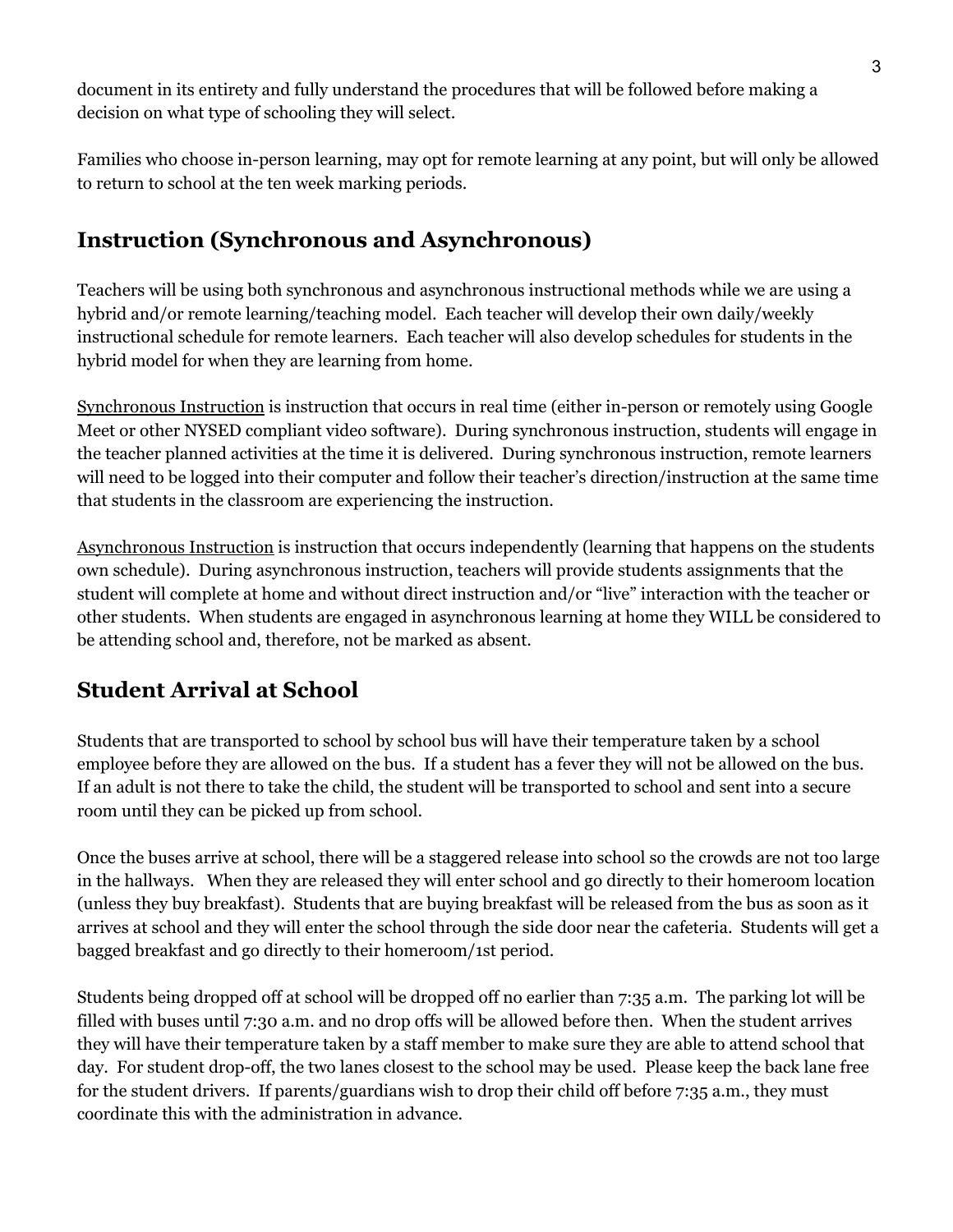Students driving to school will enter the building no earlier than 7:35 a.m. Those students will enter the building through the side door by the cafeteria. When they enter the building, they will have their temperature taken by a staff member. If they are approved to attend they will go directly to their homeroom class (unless they buy breakfast).

### **Student Attendance**

New York State has directed school districts to take attendance daily, for both in-person and remote learners. Each Hoosick Falls teacher will be required to take daily attendance for their homeroom. Students that are in-person for the day will have attendance taken during homeroom using our normal procedure. Students that are in-person for the day but sign into school late will report to the attendance office when they arrive in school and then be sent to class (this is our normal procedure).

Hybrid and remote learners will need to complete a Google Attendance Form between 8am and 2:15pm and submit the form to their homeroom teacher on school days they are not present in school. All teachers responsible for a homeroom will check hybrid/remote learners attendance before leaving for the day, but not before 2:15pm. Homeroom teachers will then go into eSchool and update student attendance based on their review of which students completed a Google Form. Homeroom teachers do not have to verify that the student completed any school work/activity (they are only verifying that the student completed the Google Form for attendance purposes). Student engagement in the completion of assignments/activities/etc... will continue to be the responsibility of each teacher of a course.

Students that are fully remote learners will be expected to complete a Google Attendance Form for their homeroom teacher between 8am and 2:15pm on Monday through Friday.

In the event that school officials determine that a student is missing an excessive amount of class time, the school district will follow the Hoosick Falls Jr/Sr High School Attendance Policy located in the 2020-2021 Hoosick Falls Jr/Sr High School Student Handbook, which outlines the steps that will be taken to try and ensure students attend school/classes regularly. Excessive patterns of student absences will likely result in referrals to county agencies (PINS, CPS, District Attorney), per the BOE policy.

#### **Grading Policy for the 2020-2021 school year**

All grading procedures will return to the traditional grading system unless otherwise noted.

#### GRADING, PROMOTION AND RETENTION

The passing grade in each subject is 65%. In 7th and 8th grade, a student must pass all four core Subjects (ELA, Math, Science and Social Studies) in order to be promoted to the next grade. Any student who fails to pass all four core subjects by September 1st (including summer school\*\*) will repeat the grade. If a student has been retained previously, the building principal will determine the appropriateness of the promotion/retention.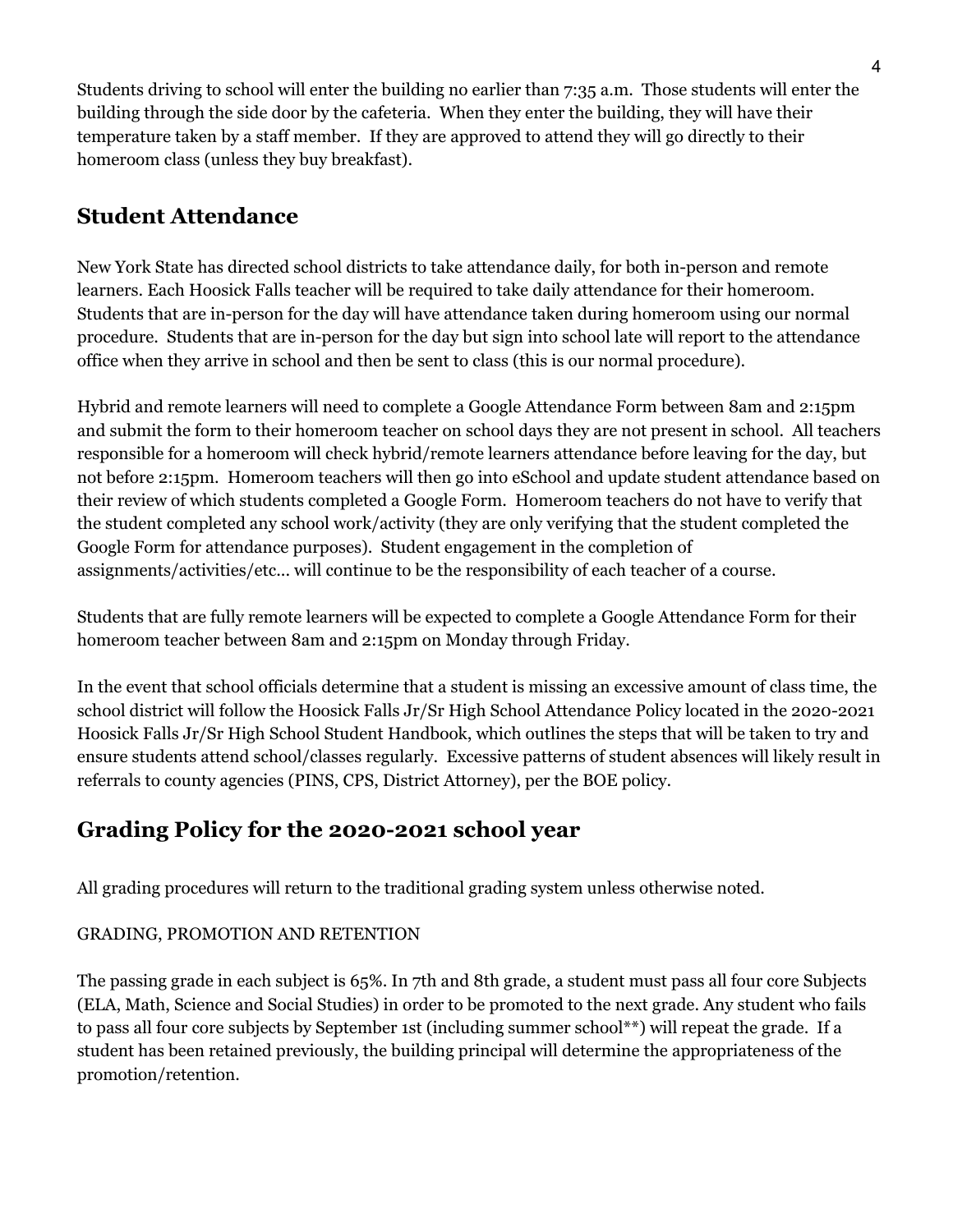In order for students in grades 9 through 11 to advance to the next grade level, the following credit totals must be obtained:

Sophomore Status (10th grade) - 5 credits Junior Status (11th grade) - 10 credits Senior Status (12th grade) - 15 credits

#### SUMMER SCHOOL

School districts are not required or mandated to offer summer school to students who fail courses during the regular school year. At this time, the HFCS is not intending to offer summer school in the summer of 2021. If summer school is offered then students must qualify for summer school, please refer to the regular 2020-21 student handbook for summer school qualifications.

#### FINAL GRADES

The passing grade for all courses at Hoosick Falls Jr./Sr. High School is a 65 final average. This final school grade is determined in a full-year course by the arithmetic average of the four-quarter grades, mid-term grade and final exam grade as outlined below.

Formula for computing the Final School grade for a Full-Year Course =

1st Quarter + 2nd Quarter + Mid-Term Exam + 3rd Quarter + 4th Quarter + Final Exam  $(18\%)$   $(18\%)$   $(8\%)$   $(18\%)$   $(18\%)$   $(20\%)$ 

The final school grade in a half-year course is determined by the arithmetic average of the two-quarter grades and the final exam grade as outlined below.

Formula for computing the Final School mark for a Half-Year Course =

1st Quarter + Mid-Term Exam + 2nd Quarter + Final Exam  $(36\%)$   $(8\%)$   $(36\%)$   $(20\%)$ 

\*A student may not earn below a 50% for the first quarter of any course.

Advanced Placement and college coursework will have a 1.1% weight added to the final average.

Credit for a course is awarded by achieving a Final School grade of 65%; however, in the event a student achieves a final grade below 65, yet passes the school final with a score of 70 or higher, or a Regents Exam with a score of 65 or higher. This determination will also follow the NYS safety net rules for Regents exams (i.e. a 55 is passing on a Regents exam for a special education student, thereby passing the associated course). The building principal will make a final determination if course credit shall be granted.

All students are required to sit for their final exam or Regents. In the event a student does not sit for his/her exam and earns a zero for a final exam score, the student will not earn course credit even if the final school grade factors out to a 65 or higher.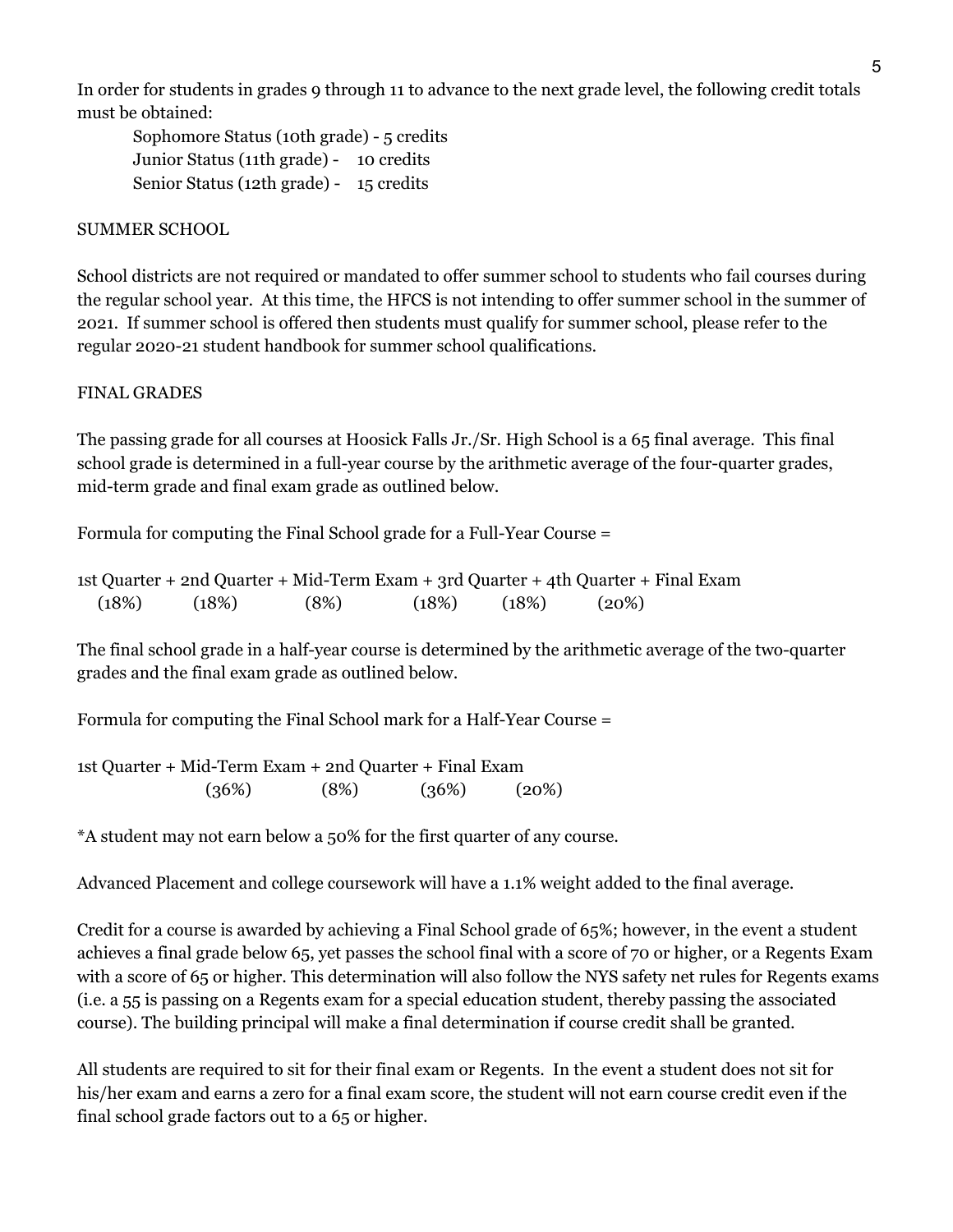#### **Face mask guidelines/rules in Hoosick Falls Jr/Sr High School**

#### **Department of Health Guidelines for Face Coverings: (minimal requirements per DOH, Hoosick Falls Jr/Sr High School may have additional requirements):**

*Responsible Parties must maintain protocols and procedures for students, faculty, staff, and other individuals to ensure appropriate personal protective equipment (PPE) is used to protect against the transmission of the COVID-19 virus when on school grounds and in school facilities. Specifically, appropriate PPE means, at least, an acceptable face covering, which is strongly recommended to be* worn by all individuals at all times but is required to be worn any time or place that individuals cannot *maintain appropriate social distancing. However, if face coverings are to be worn by all individuals at all times, Responsible Parties should allow students to remove their face covering during meals, instruction, and for short breaks so long as they maintain appropriate social distance. Acceptable face coverings include but are not limited to cloth-based face coverings and surgical masks that cover both* the mouth and nose. (Interim Guidance for In-Person Instruction at Pre-K to Grade 12 Schools During The Covid-19 **Public Health Emergency, page 1).**

Based on the DOH guidelines, HFCS students will be provided with an approximately 15-18 minute mask break each period. However, there will be times that a full break will not be provided if instruction dictates that social distancing can not be maintained. Teachers will number the rows of desks in their classrooms 1-5. Students in odd rows will be given a 15-18 minute mask break followed by students in even rows receiving a 15-18 minute mask break. We will adhere to this as much as possible. This will result in a 12 foot distance between students that have their masks removed.

All students and staff will be required to wear a mask when they are standing or not able to maintain at least six feet of distance from another person.

During lunch students will be allowed to remove their masks as long as they are seated in a marked acceptable spot at a table that maintains social distancing.

Staff members will be allowed to remove their mask during instruction as long as they are maintaining six feet of social distancing in the classroom area.

Students and staff members can wear a mask during non-mandated times/situations if they choose.

# **COVID Behavioral Violations**

In the event students do not follow appropriate guidelines they will be reminded and expected to make the appropriate changes. In the event that a student purposely will not follow appropriate guidelines, they will be subject to removal from class and behavioral referrals with consequences. Students that are still unwilling to follow the appropriate guidelines will be required to move to remote learning. The Public Health Guidelines are not suggestions, they are prerequisites for attendance at school. Students that are malicious in their violation of the guidelines (coughing/sneezing on others etc., refusing to wear a mask) will be subject to suspension as well assigned to remote learning.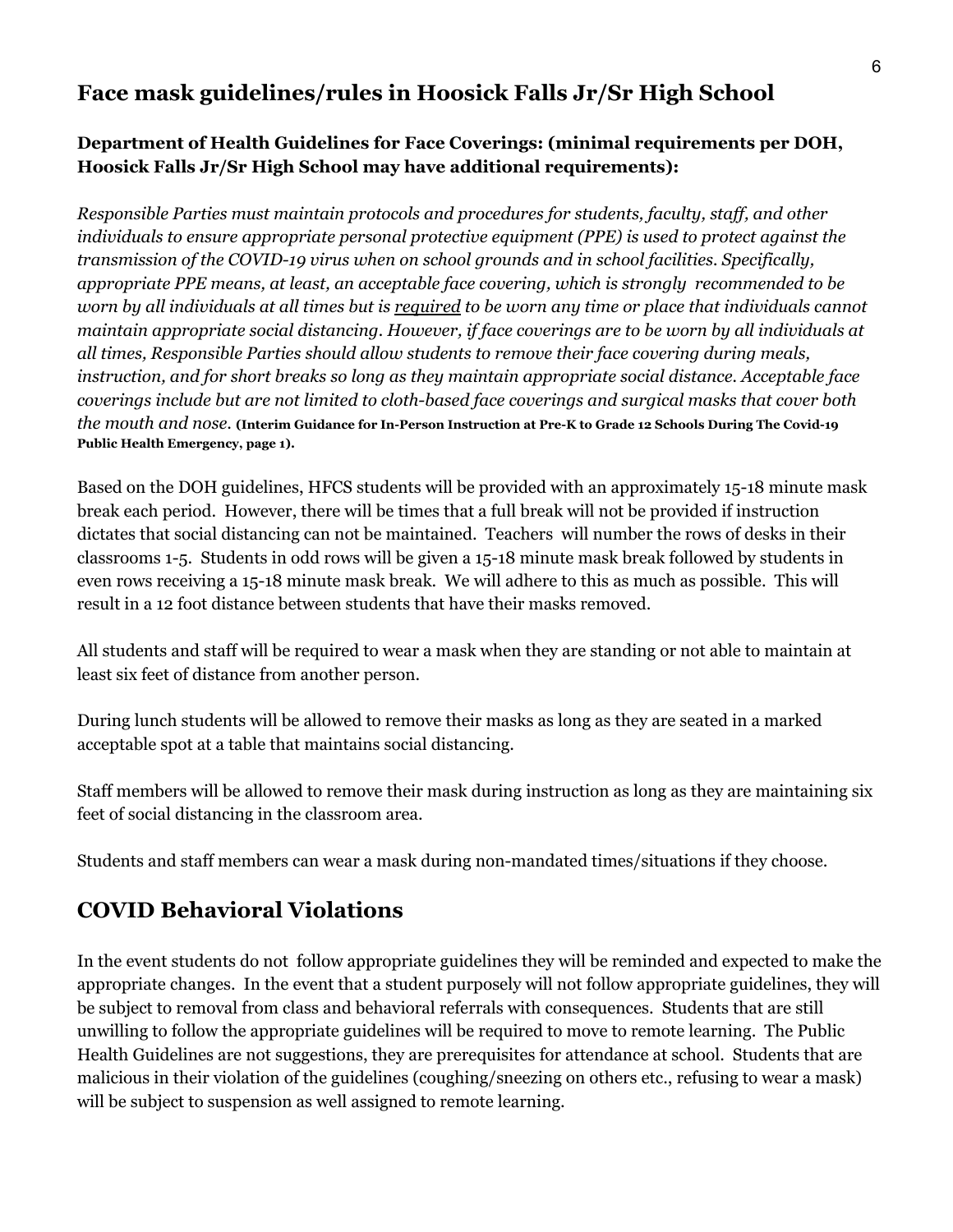#### **Nurses' Office**

The Nurse's Office will continue to run as normal. However, students will NOT be sent to the Nurses' Office by a teacher and they SHOULD NOT go directly to the Nurses' Office on their own if they feel sick. They should report to their next class and inform the teacher.

- The teacher or staff member will call for the Nurse (ext.1514) to come to the student's location. An initial screening will be conducted by the Nurse to determine the level of care needed. If a student is suspected to have COVID symptoms, there will be a designated room to provide care to students while they are waiting to be picked up by a parent.
- Students with non COVID related symptoms will be directed to the Nurses' Office, if needed for care.
- Students needing medication will receive a schedule from Nurse on when they come to the Nurses' office.

At this point there are a significant number of factors that will be required for re-entry into school after a student or faculty member has been sent home after presenting COVID related symptoms. For further information on COVID testing <http://hoosickfallscsd.org/testing/> and contact tracing [http://hoosickfallscsd.org/contact-tracing/,](http://hoosickfallscsd.org/contact-tracing/) please visit the district website.

# **Guidelines for when a student is sent home from school with COVID like symptoms**

While we realize travel time from some parent's workplace can be lengthy, we cannot allow symptomatic students to remain in school waiting for pick up. Families must have a plan in place for someone to be able to pick their child up if they are diagnosed with COVID like symptoms by a Hoosick Falls Central School nurse. The specific guidelines for when/how a student with COVID-19 symptoms will be processed can be found on <http://hoosickfallscsd.org/testing/> as part of the HFCS COVID-19 Reopening Plan.

#### **Classroom Procedures**

Classrooms will be set up with only the maximum number of desks necessary for the largest class section assigned in that room. All desks (including the teachers desk) will be facing the same direction and be socially distanced. There will be a tape mark on the floor to make sure the desk stays in the appropriate location. Upon entering a classroom, students will be encouraged to use hand sanitizer. All classroom doors and windows will remain open as much as reasonably possible to improve air quality.

While in the classroom students will continue to wear their mask. All students will receive an assigned seat in all classes. The student will only be allowed to remove their mask during designated mask breaks. When class ends the students will be released from the classroom by their teacher. The row closest to the door will be released first followed by the next row until all rows have been released. Students will be directed to wear a mask in the hallways at all times.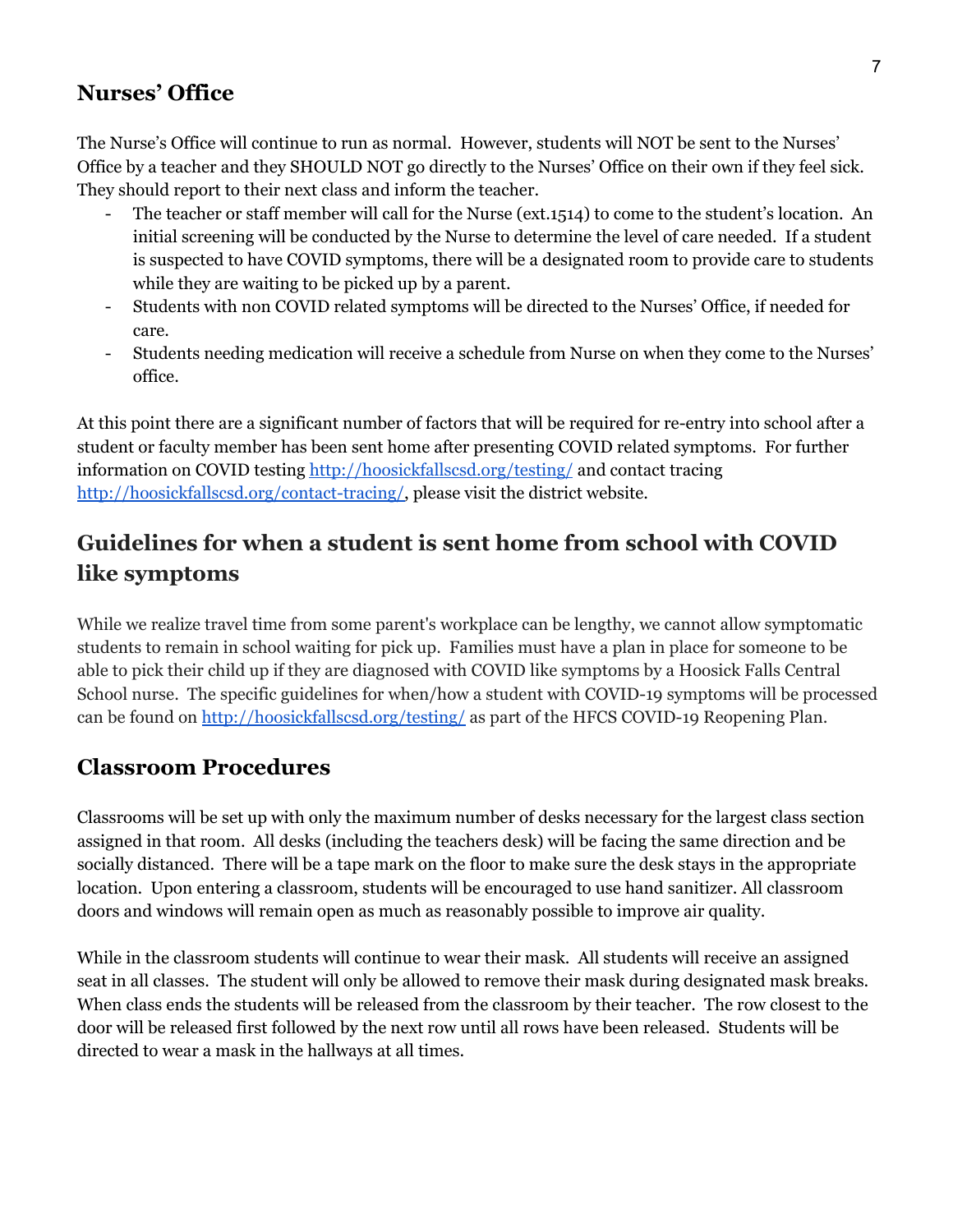#### **Students leaving a classroom during class time (signing out)**

The restrooms will be closed during class time to allow for them to be cleaned between every class. Students will not be permitted out of a classroom in the middle of a period. If a student MUST leave the classroom, they will be directed by the teacher to report to the proper area. The only restrooms that will be open during class time will be in Mrs. Mahoney's office or by the wrestling room.

#### **Hallway Usage**

While in the hallway all students will stay to the right side of the hallway. Students will only cross a hallway when it is necessary to enter a classroom. Masks will remain on while in the hallway. Students will proceed directly from one classroom to their next classroom. While in the hallway, students will be encouraged to do their best to maintain social distancing. All staff in the Jr/Sr High will be monitoring our students while they are in the hallway between classes.

#### **Lunch for Students**

The lunch periods for the Jr/Sr High will remain periods 5th, 6th, and 7th. However, the period will be broken into two groups. Each group will have 20 minutes to eat and the other 20 minutes will be used as a break in the gym. The groups will switch halfway through the lunch period.

Ex. 5th period -

**Group A** will go to the cafeteria and eat. Both cafeteria lines will be open, but there will be NO self serving stations. The tables in the cafeteria will be labeled with acceptable seat locations.

After 20 minutes - Group B will go eat and Group A will go into the gym.

**Group B** goes to the gym, where lunch monitors will ensure the group is being safe and following social distancing protocols.

| 10:39 - 10:59 a.m.             | $10:59 - 11:19$ a.m.            |
|--------------------------------|---------------------------------|
| Group A - 9th and 10th Graders | Group B - 11th and 12th Graders |

#### 6th Period Lunch Times

| 11:24 - 11:44 a.m.             | 11:44 a.m. $-$ 12:04 p.m.       |
|--------------------------------|---------------------------------|
| Group A - 9th and 10th Graders | Group B - 11th and 12th Graders |

#### 7th Period Lunch Times

| 12:09 - 12:29 p.m.    | $12:29 - 12:49$ p.m.  |
|-----------------------|-----------------------|
| Group A - 7th Graders | Group B - 8th Graders |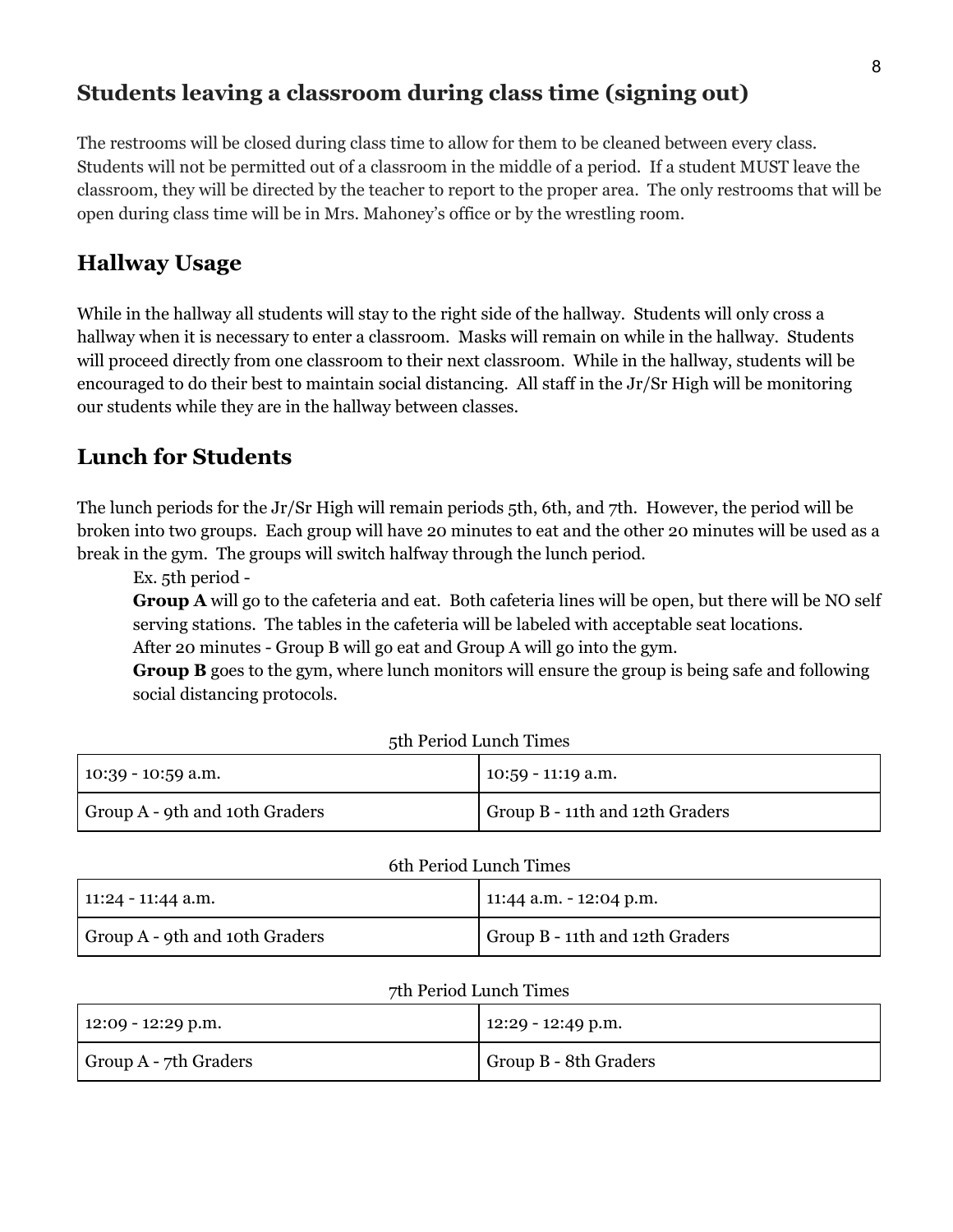#### **Water Fountains and Bathrooms**

Per CDC/DOH/NYSED guidelines, students and staff will only be able to fill water bottles/containers at water fountains (No one will be allowed to "get a drink" at a water fountain. The water fountains have had this feature disabled.)

Students and staff will be encouraged to follow social distancing guidelines when using the bathroom and masks will be mandatory. Bathrooms will be available in between periods/passing times, however during academic periods it will be closed for cleaning. In an emergency situation, students may be able to use the restroom with teacher permission. The only restrooms that will be open during class time will be in Mrs. Mahoney's office or by the wrestling room.

#### **Physical Education Classes**

Students will not have PE lockers or be allowed to change for PE. Teachers will design low intensity activities that will not require students to change. Weather permitting, students in PE classes will be going outside during class time. It is advised that students bring warm layers for PE class. Our strength classes will continue with limited numbers. These classes will follow normal fitness center rules with additional social distancing protocols. For the strength classes, students will be required to wipe down their equipment after each use, as in a regular fitness center.

### **Athletics**

All athletics will follow the direction of NYSPHSAA. All interscholastic and/or intramural sports have been suspended until September 21st or until NYSPHSAA and/or NYSED provides more guidance. The Hoosick Falls Central School campus, grounds and buildings are closed to any organized athletic events until further notice.

# **Student use of Lockers Prohibited during COVID crisis**

Students will not be issued hall lockers or gym lockers until DOH/CDC/NYSED guidelines permit students to be able to congregate in school without social distancing and/or masks. As a result of this change in our normal operating procedures, we have developed the following guidelines for what a student should carry with them while attending in-person school.

- 1 multi-subject binder (recommended at least 2 1/2 inch) with dividers and pockets for each subject (not including PE)
- Lunch
- Calculator
- Water bottle (1 liter)
- Pens/pencils/highlighters as needed
- Some sort of ear buds/ear phones/etc... that can be plugged into a Chromebook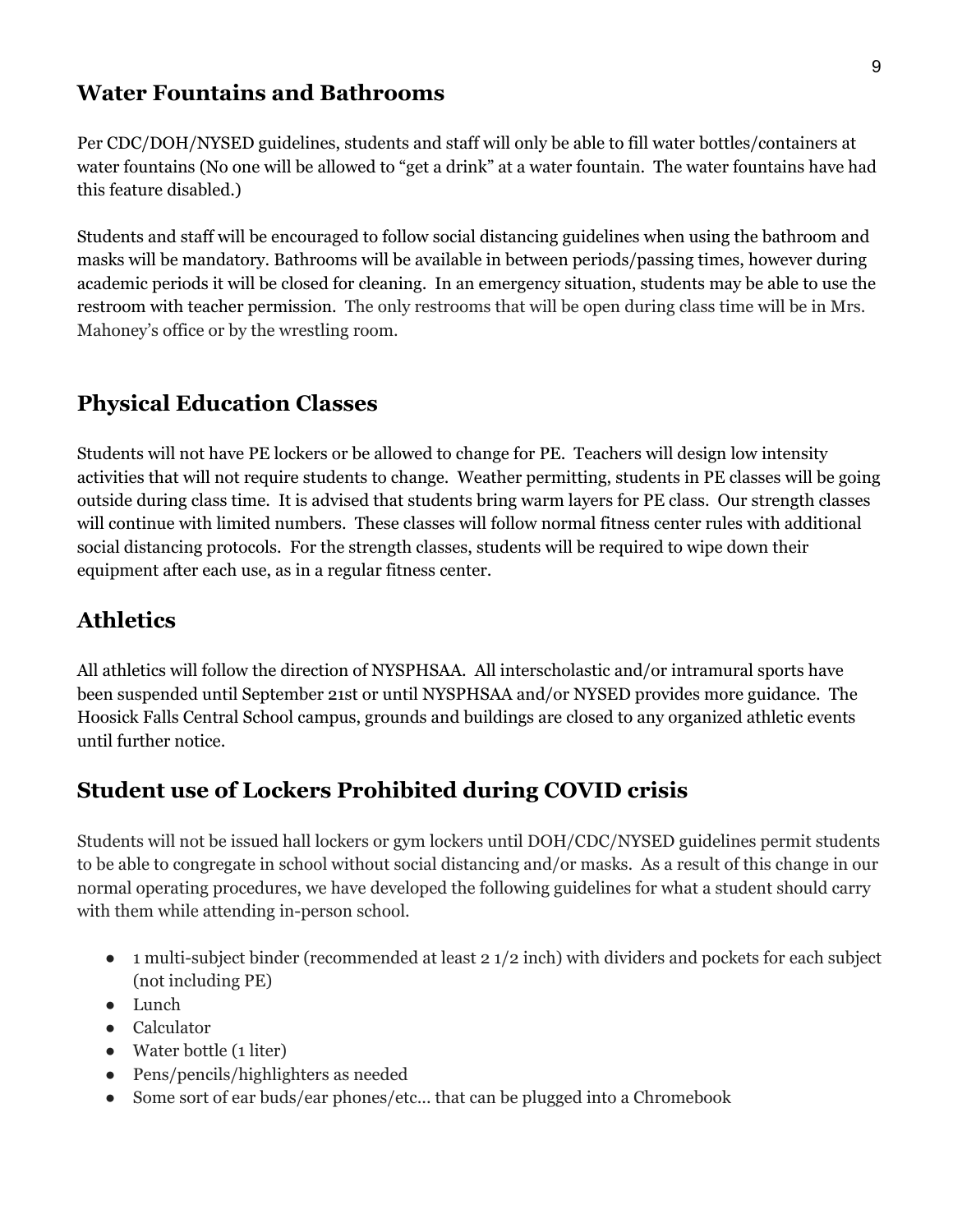#### **Visitors to the Jr/Sr High School**

Generally speaking, visitors will not be allowed to enter the building. If/when a visitor is authorized to enter the building by an administrator due to extraordinary circumstances, the visitor will undergo a health screening performed by a school employee (a temperature check and answering a series of health related questions).

# **Teacher Office Hours**

HFCS teachers will be offering Office Hours for students. Each teacher will create their office hour schedule and have it posted on their Google Classroom. We will also post a master list of the teachers' office hour schedules on the district website. Students will not be permitted to come to school early or stay after school to meet with teachers. Office Hours will be used by teachers to offer extra help to full time remote learners and/or students that are engaged in the hybrid learning model but would like extra assistance. Teachers will use Google Meetings for Office Hours. Teachers can/will mandate that remote learners attend Office Hours if/when they determine that the remote learner needs extra help or has to make up for missed instruction.

#### **Google Classroom**

All teachers in the HFCS will be using a digital platform to organize and distribute educational material. Most of the HFCS teachers will be using the Google Classroom suite (G Suite) of educational tools to both deliver instruction to remote learners and help manage the instruction that they offer to students in the hybrid model. Google worked with educators across the country to create Classroom: a streamlined, easy-to-use tool that helps teachers manage coursework. With Classroom, educators can create classes, distribute assignments, grade and send feedback, and see everything in one place. Classroom helps students and teachers organize assignments, boost collaboration, and foster better communication. Classroom is free for schools and included with sign up for G Suite for Education. Classroom meets high security standards. With Classroom, teachers and students can sign in from any computer or mobile device to access class assignments, course materials, and feedback. Educators can track student progress to know where and when to give extra feedback. With simplified workflows, more energy can be focused on giving students constructive, personalized recommendations.

While many teachers in the HFCS are already proficient in the use of Google Classroom, additional training may be provided to teachers in the Fall, as needed.

# **Library Media Center (LMC)**

Students in grades 7-12 will not be able to sign out of studyhall and go to the LMC. The LMC can/will be used as an area to house studyhalls and/or classes that we do not have a substitute teacher available to cover in the event of a teacher(s) absence. We are creating a procedure for students to sign books out of the LMC. This procedure will be shared when school starts.